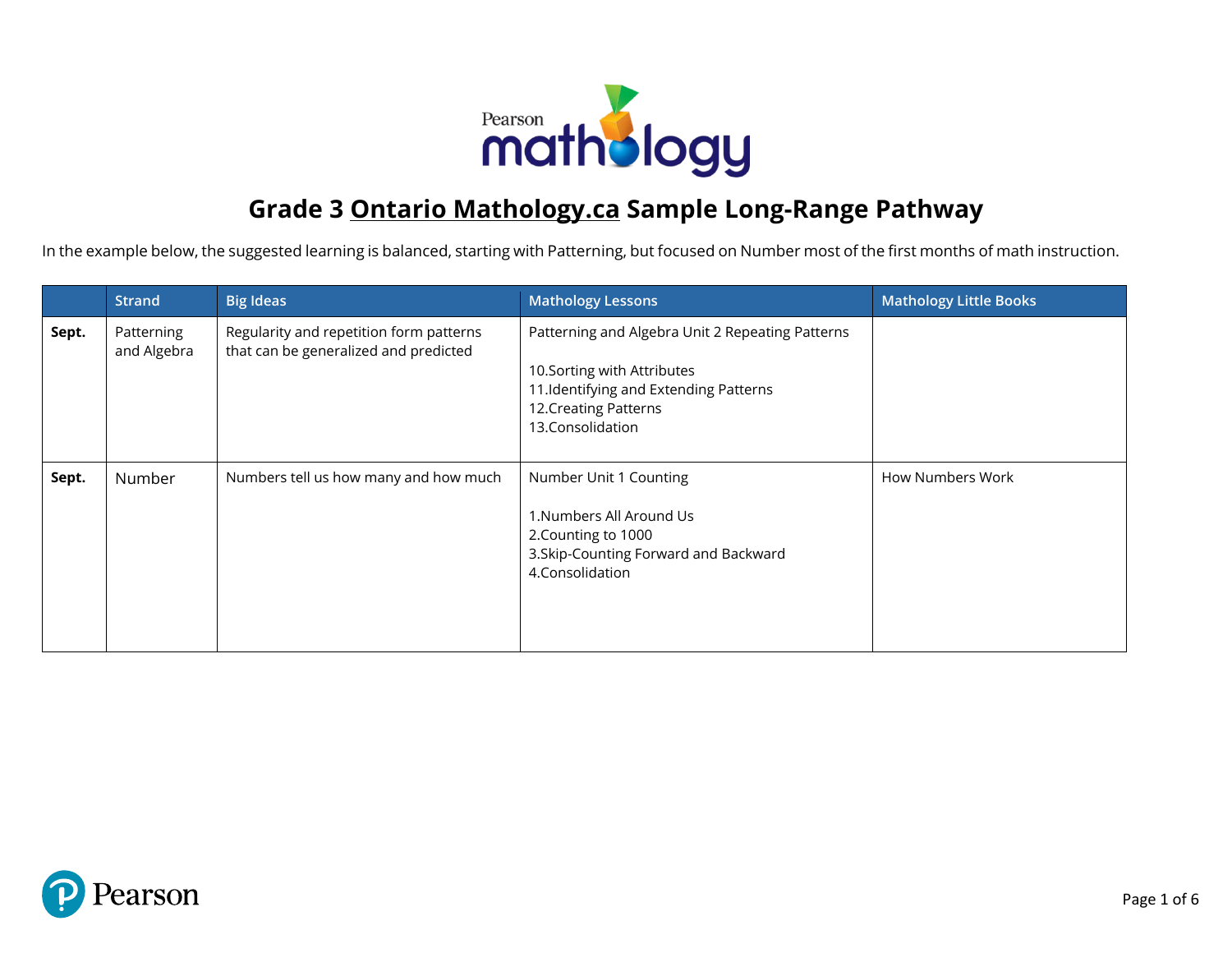|      | <b>Strand</b>             | <b>Big Ideas</b>                                                                 | <b>Mathology Lessons</b>                                                                                                                                                                                                                                                                                                                      | <b>Mathology Little Books</b>                    |
|------|---------------------------|----------------------------------------------------------------------------------|-----------------------------------------------------------------------------------------------------------------------------------------------------------------------------------------------------------------------------------------------------------------------------------------------------------------------------------------------|--------------------------------------------------|
| Oct. | Patterning<br>and Algebra | Regularity and repetition form patterns<br>that can be generalized and predicted | Patterning and Algebra Unit 1 Patterns and<br>Expressions<br>1. Describing and Extending Patterns<br>2. Representing Patterns<br>3. Creating Patterns<br>4.Identifying Errors and Missing Terms<br>5.Solving Problems<br>6. Exploring Multiplicative Patterns<br>7. Patterns in Whole Numbers<br>8. Equivalent Expressions<br>9.Consolidation | Namir's Marvelous Masterpieces                   |
| Oct. | Number                    | Numbers are related in many ways                                                 | Number Unit 2 Number Relationships<br>5. Estimating Quantities<br>6. Composing and Decomposing Quantities<br>7. Comparing and Ordering Quantities<br>8.Consolidation                                                                                                                                                                          | Fantastic Journeys                               |
| Nov. | Number                    | Quantities and numbers can be partitioned<br>into equal-sized units              | Number Unit 3 Place Value<br>9. Building Numbers<br>10. Representing Numbers in Different Ways<br>11. What's the Number?<br>12. Rounding Numbers<br>13.Consolidation                                                                                                                                                                          | <b>Finding Buster</b><br><b>How Numbers Work</b> |

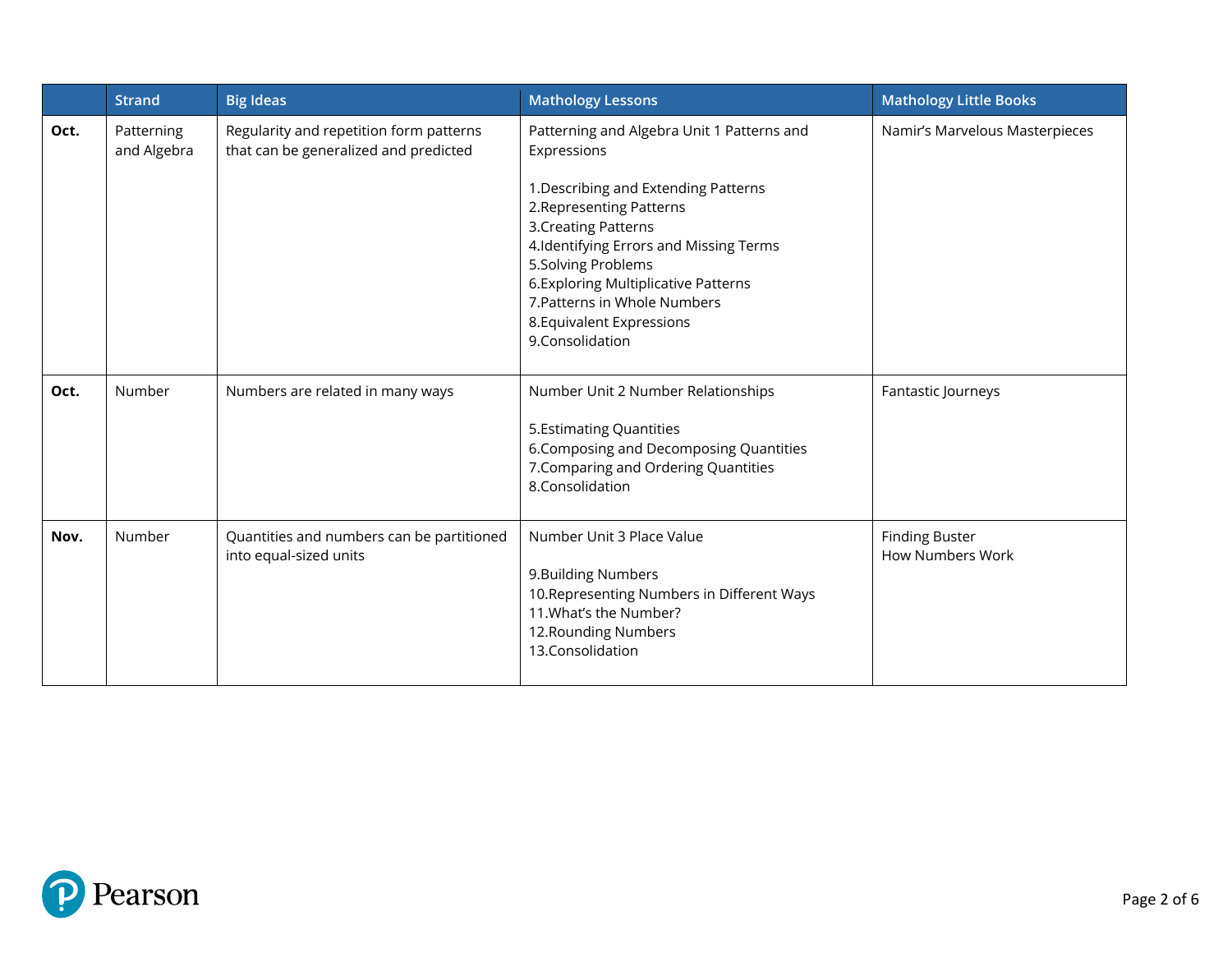|      | <b>Strand</b> | <b>Big Ideas</b>                                                                                                 | <b>Mathology Lessons</b>                                                                                                                                                                                                                                                                        | <b>Mathology Little Books</b>                        |
|------|---------------|------------------------------------------------------------------------------------------------------------------|-------------------------------------------------------------------------------------------------------------------------------------------------------------------------------------------------------------------------------------------------------------------------------------------------|------------------------------------------------------|
| Nov. | Number        | Quantities and numbers can be added and<br>subtracted to tell how many and how much                              | Number Unit 5 Addition and Subtraction<br>19. Modelling Addition and Subtraction<br>20.Estimating Sums and Differences<br>22. Using Mental Math to Add and Subtract<br>23. Creating and Solving Problems<br>24. Creating and Solving Problems with Larger<br><b>Numbers</b><br>25.Consolidation | The Street Party<br><b>Planting Seeds</b>            |
| Dec. | Measurement   | Many things in our world (e.g., objects,<br>spaces, events) have attributes that can be<br>measured and compared | Measurement Unit 3 Area, Mass, and Capacity<br>9. Measuring Area Using Non-Standard Units<br>10. Measuring Area Using Standard Units<br>11. Measuring Mass Using Non-Standard Units<br>12. Measuring Capacity Using Non-Standard Units<br>13.Consolidation                                      | The Bunny Challenge<br>Measurements About You!       |
| Dec. | Measurement   | Assigning a unit to a continuous attribute<br>allows us to measure and make<br>comparisons                       | Measurement Unit 1 Length, Perimeter, and Time<br>1. Estimating Length<br>2. Relating Millimetres, Centimetres, Metres, and<br>Kilometres<br>3. Measuring Length<br>4. Introducing Perimeter<br>5. Measuring Perimeter<br>6. How Many Can You Make?<br>7.Telling Time<br>8.Consolidation        | The Bunny Challenge<br><b>Measurements About You</b> |

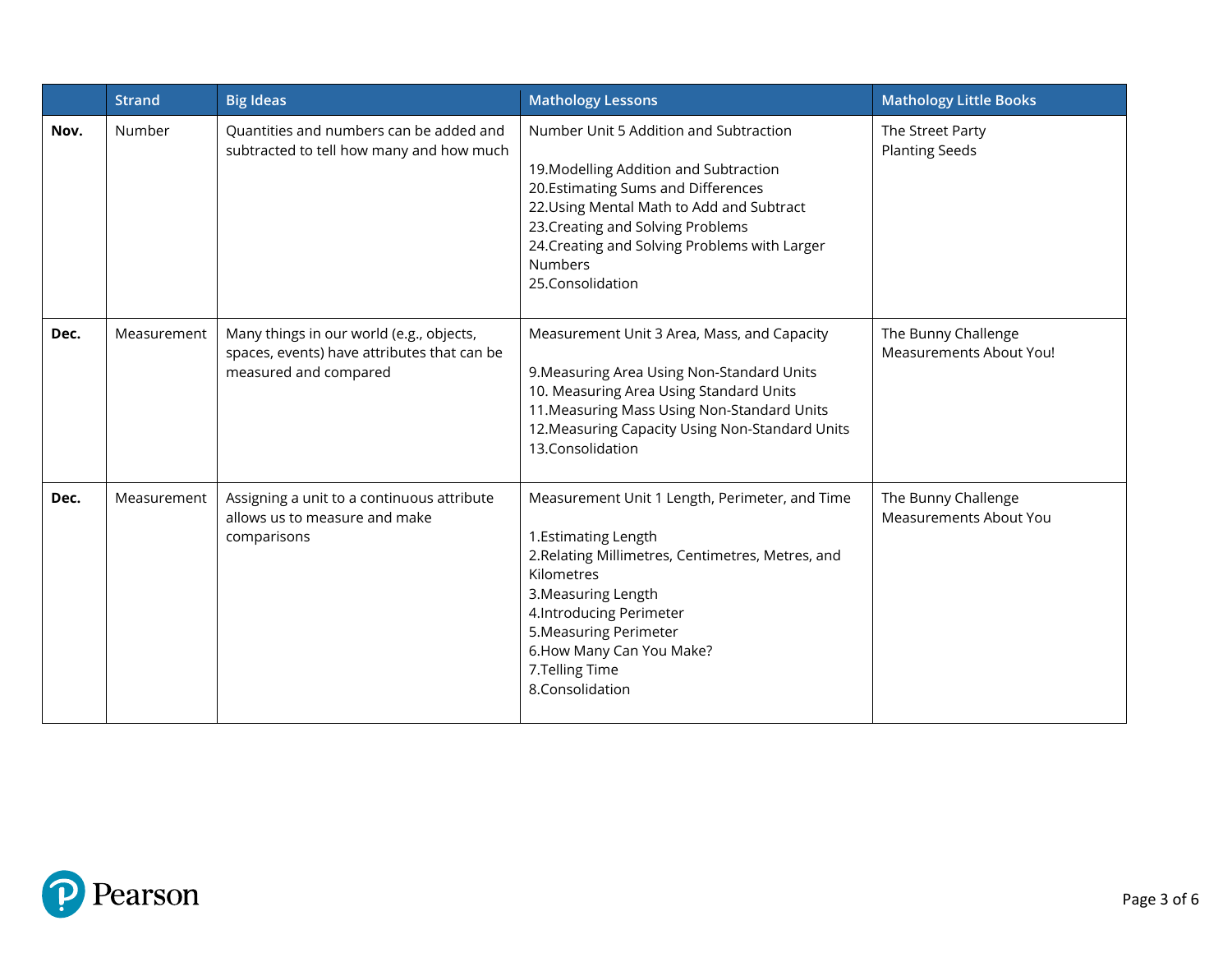|      | <b>Strand</b> | <b>Big Ideas</b>                                                                                                                                                                                | <b>Mathology Lessons</b>                                                                                                                                                                                                                       | <b>Mathology Little Books</b> |
|------|---------------|-------------------------------------------------------------------------------------------------------------------------------------------------------------------------------------------------|------------------------------------------------------------------------------------------------------------------------------------------------------------------------------------------------------------------------------------------------|-------------------------------|
| Jan. | Geometry      | 2-D shapes and 3-D solids can be analyzed<br>and classified in different ways by their<br>attributes<br>2-D shapes and 3-D solids can be<br>transformed in many ways and analyzed<br>for change | Geometry Unit 1 2-D Shapes<br>1. Sorting Polygons<br>2. Exploring Congruency<br>3. What's the Sorting Rule?<br>4. Composing Shapes<br>5.Consolidation<br>Unit 4 Angles<br>18. Investigating Angles<br>19. Comparing Angles<br>20.Consolidation | <b>Gallery Tour</b>           |
| Feb. | Geometry      | 2-D shapes and 3-D solids can be analyzed<br>and classified in different ways by their<br>attributes                                                                                            | Geometry Unit 2 3-D Solids<br>6. Exploring Geometric Attributes of Solids<br>7. Building Solids<br>8. Constructing Skeletons<br>9. Working with Nets<br>10.Consolidation                                                                       | Wonderful Buildings           |
| Feb  | Number        | Quantities and numbers can be added and<br>subtracted to tell how many and how much                                                                                                             | Number Unit 7 Financial Literacy<br>35. Estimating and Counting Money<br>36.Adding and Subtracting Money Amounts<br>37. Purchasing and Making Change<br>38.Consolidation                                                                       | The Street Party              |

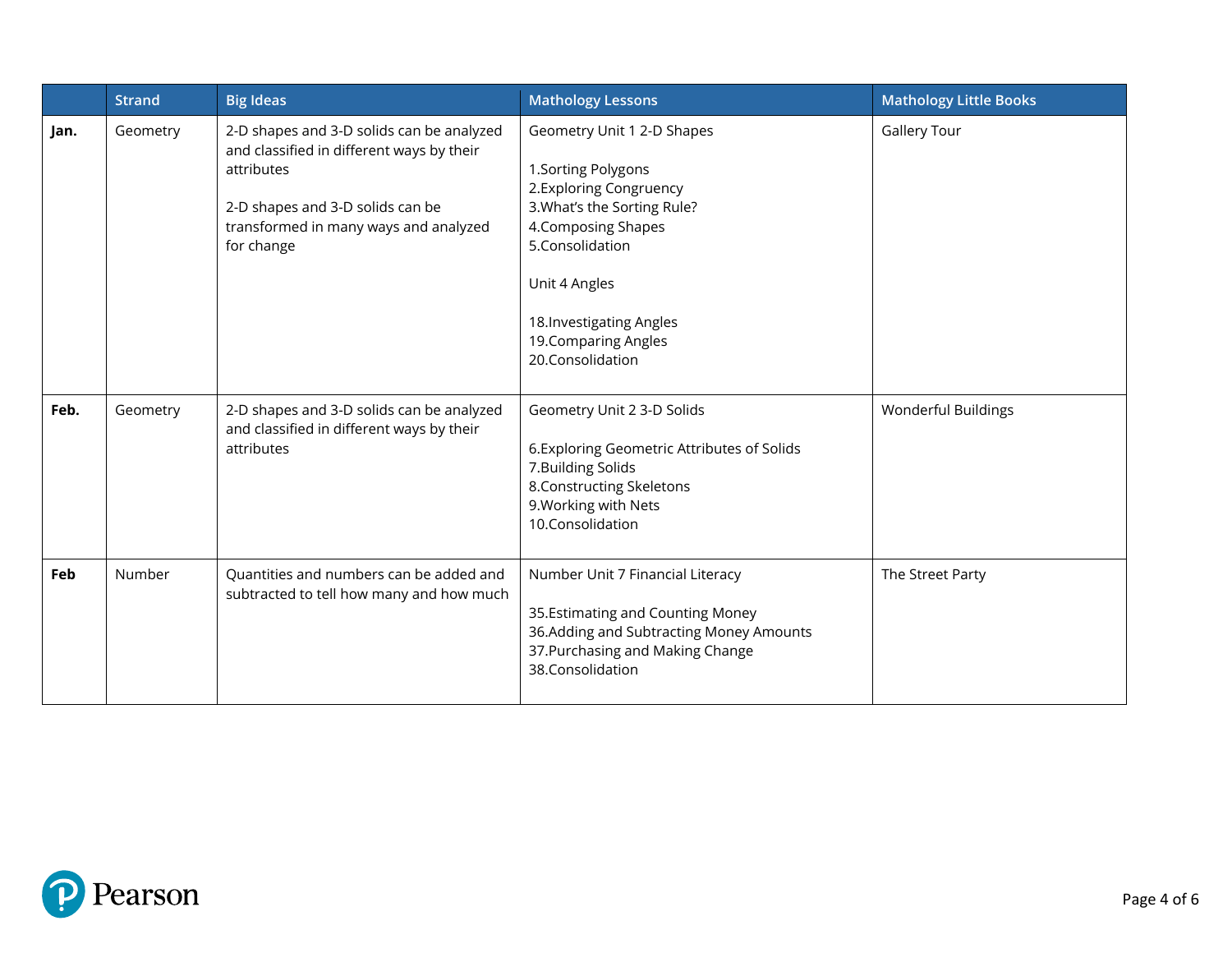|              | <b>Strand</b>                            | <b>Big Ideas</b>                                                                                                                                                                                                           | <b>Mathology Lessons</b>                                                                                                                                                                                                                                                                                                                                                                     | <b>Mathology Little Books</b>        |
|--------------|------------------------------------------|----------------------------------------------------------------------------------------------------------------------------------------------------------------------------------------------------------------------------|----------------------------------------------------------------------------------------------------------------------------------------------------------------------------------------------------------------------------------------------------------------------------------------------------------------------------------------------------------------------------------------------|--------------------------------------|
| March        | Number                                   | Quantities and numbers can be grouped by<br>and partitioned into units to determine<br>how many and much                                                                                                                   | Number Unit 6<br>Multiplication and Division<br>26.Exploring Multiplication<br>27. Exploring Division<br>28. Relating Multiplication and Division<br>29. Properties of Multiplication<br>30. Multiplying and Dividing Larger Numbers<br>31. Creating and Solving Problems<br>32. Building Fluency: The Games Room<br>33. Investigating Ratios<br>34.Consolidation                            | <b>Planting Seeds</b><br>Sports Camp |
| <b>April</b> | Data<br>Management<br>and<br>Probability | Formulating questions, collecting data, and<br>consolidating data in visual and graphical<br>displays helps us to understand, predict,<br>and interpret situations that involve<br>uncertainty, variability and randomness | Data Management and Probability<br>Unit 1 Data Management<br>1. Sorting People and Things<br>2. Interpreting Graphs<br>3. Collecting and Organizing Data<br>4. Drawing Graphs<br>5.Identifying the Mode and the Mean<br>6.Consolidation<br>Unit 2 Probability and Chance<br>7. Making Predictions<br>8. Describing the Likelihood of Outcomes<br>9. Who's Likely to Win?<br>10.Consolidation | Welcome to the Nature Park<br>Chance |